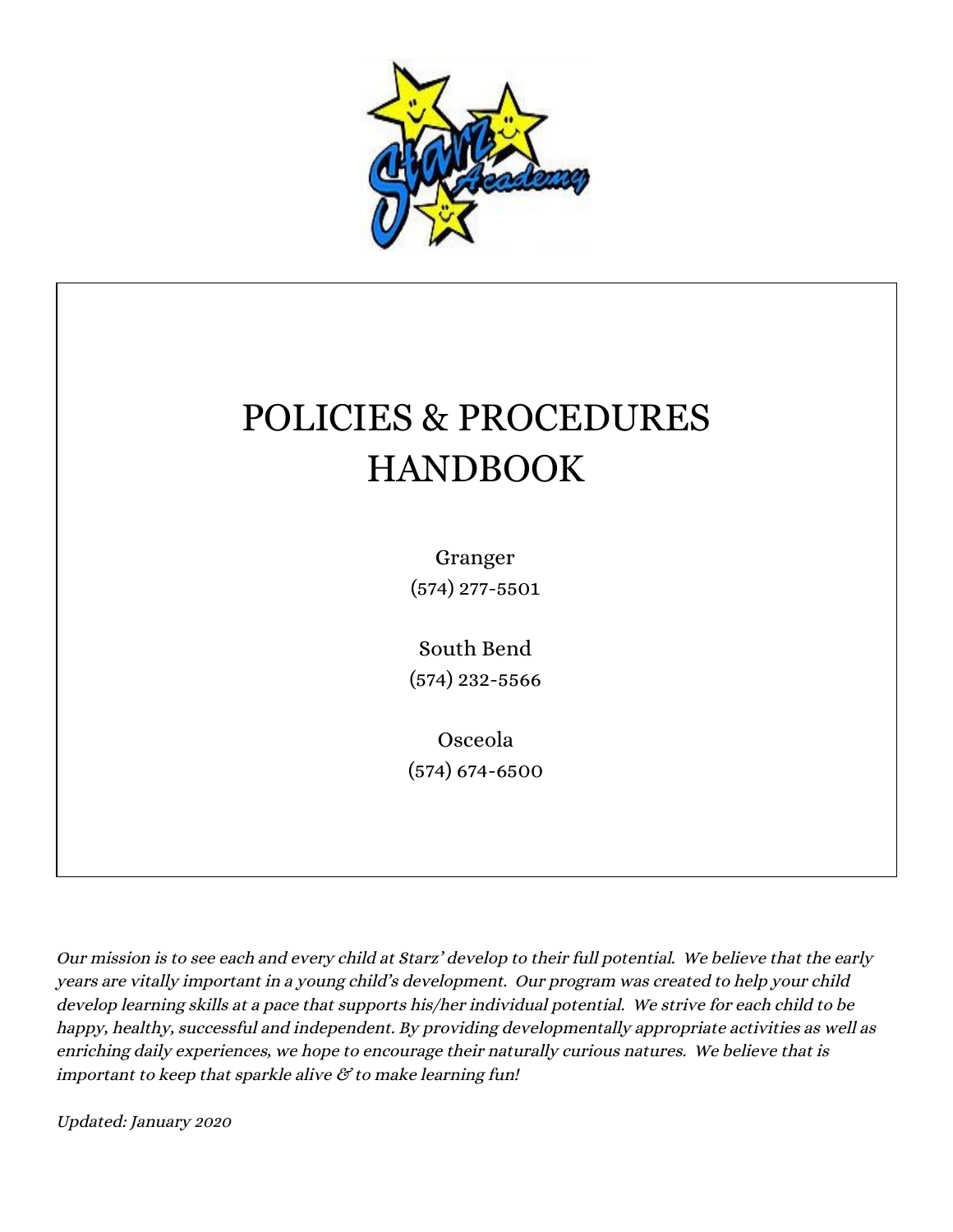**POLICIES & STATE REGULATIONS:** The below policies are not all encompassing; in addition you are bound by both the state child care regulations and the Starz' Academy Policies & Procedures which are subject to modifications without notice. State child care regulations may override the centers. Your continual enrollment is an acknowledgment and agreement to abide by all policies and state regulations.

## **CONFIDENTIALITY:**

All information pertaining to the admission, health, family or discharge of a child is confidential. Starz' Academy may release the child's records to the parents and any other agencies authorized by law.

## **REGISTRATION:**

All children who attend our program must register in advance. To register your child and to meet local care licensing requirements, you must provide the following:

> Child Enrollment Registration Information Form Child Care Consent Form (including copy of birth certificate) Food Program Paperwork, if applicable Emergency Contact Cards (update with changes according) Authorized Release Person(s) State/City Medical Forms (including physician's report and immunization history) Medication Order Form, if applicable

\* All allergies require documentation (including food, medicine, seasonal or otherwise)

Infant Feeding Consent Forms, if applicable Copy of IEP or IFSP, if applicable

\* Additional registration information or materials may be needed to comply with local licensing requirements.

## **TUITION & FEES:**

**Registration Fees**: Starz' Academy cares for children year round. An initial registration fee of \$50.00 is required for each child upon enrollment. This non-refundable payment guarantees a spot for a 2-week period. **This is an annual registration fee; renewed every September 1st.**

\* Summer Camp and/or Seasonal children that are not enrolled year round also pay a \$50.00 registration fee. This fee will also apply to any added time for 2 hour delays, \$15.00 per day, \$22 for school closings and \$47.oo for drop in care.

**Tuition:** All tuition fees are due and payable every Monday of the current week by 6:00 p.m. Tuition will not be adjusted for absences; please see the **VACATIONS** sub-section for additional information. If weekly tuition payment is not received by this time, a late charge of \$20.00 will be added to your account. If an account is 2 weeks past due, Starz' Academy reserves the right to terminate a child's enrollment. Starz' Academy reserves the right to revise any fees and/or policies with the proper notification.

\* Personal Checks: If payments are made by personal check: you must complete the social security portion of the enrollment form. Any non-sufficient funds checks are subject to a processing fee, this fee is in addition to any charges from bank or financial institution.

\* One free weeks tuition: will be awarded to any client who refers Starz' Academy to a friend or family that enrolls their child(ren). Once the family has been enrolled for 30 days and their account is current, you will receive the credit.

**Third-party Reimbursement:** Any tuition and/or late fees in excess of an agency reimbursement is parent responsibility. It is also your sole responsibility to promptly communicate any status changes that would affect reimbursement.

\*Discrepancy Fee: A \$20 Fee will be issued when CCDF requirements are not met.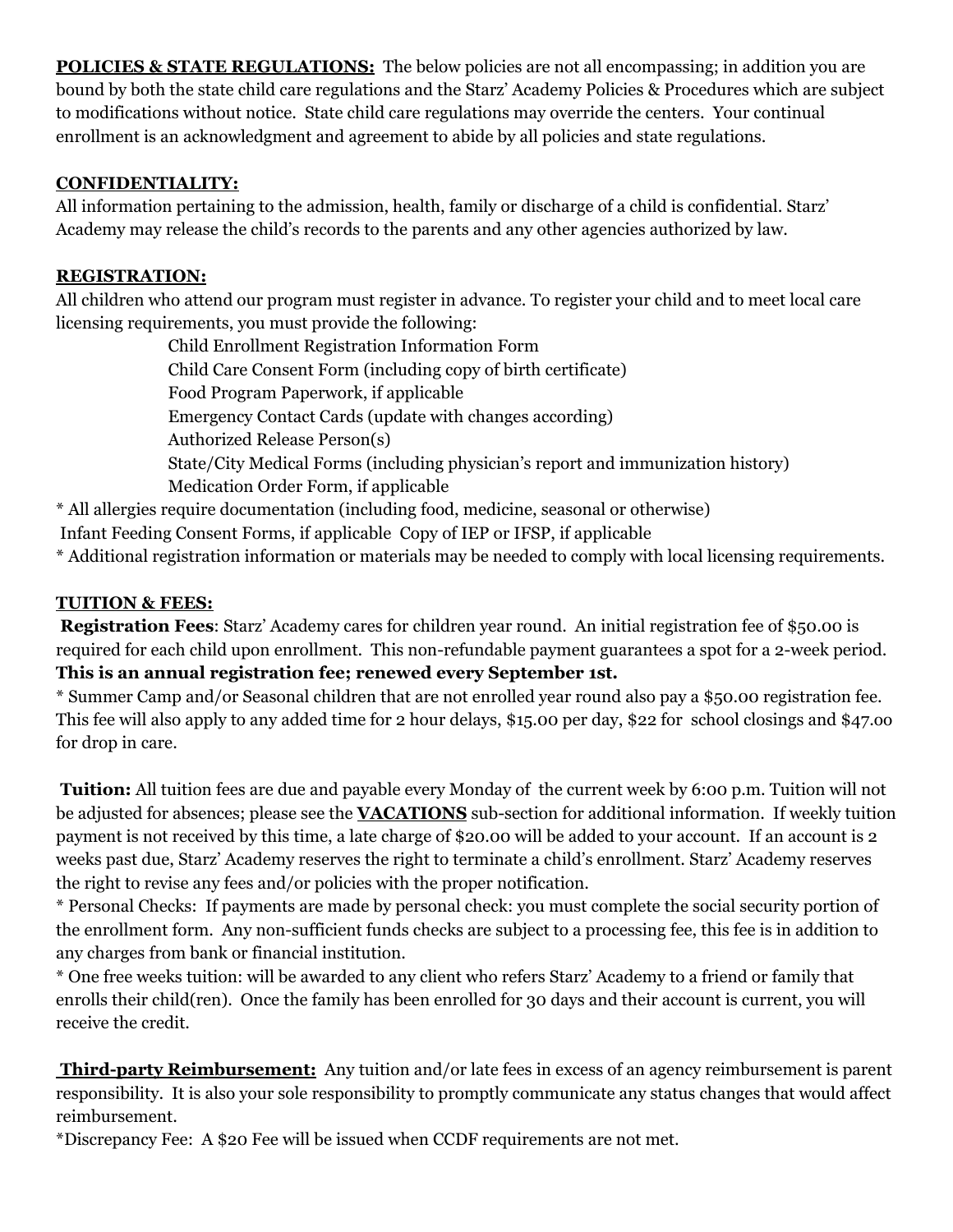**Hold-over Fee**: If you need Starz' Academy to save your child's place in a classroom you can pay one (1) weeks tuition to hold that spot for a four (4) week period. This is a non-refundable fee and does not apply to the returning tuition week.

**Late Night Pick Up**: There is a charge of \$10.00 per day, per child, if the child is picked up after 7:00 p.m. After 7:15 p.m.; the fee increases to \$1.00 per minute and is due at time of pick-up.

**Breakfast Fees**: There is no additional charge for breakfast for those centers who qualify for the Child and Adult Care Food Program. For the center's who do not qualify, there is a \$1.00 charge per breakfast, per child. Breakfast is served to all centers from 7:30 a.m. - 8:00 a.m. In accordance with the Health Department Regulations, parents are not allowed to bring in food that is not provided by Starz' Academy.

## **Additional Fees**:

**Diapers**: Parents are responsible for their child's diapers AND wipes. If your child has no diapers/pull-ups, a charge of \$1.00/diaper or wipe will be added to your account.

**Before/After School Care Added Time**: We are happy to provide care on snow days and 2 hour delays, for an additional charge of \$22.00 for snow days and/or \$15.00 for a 2 hour delay.

## **TO BRING**:

To start your child's day off right, consider his or her specific needs and what will make your child feel comfortable in a new environment. Please follow these guidelines:

1. **Bottles**: If you have an infant or toddler, please bring an appropriate number of premixed bottles of formula or milk for each feeding, unless you are using Starz' Academy Provided Formula. You must also provide an unopened, liquid (ready to feed) can of formula for emergency use only. Please be prepared to share information about your child's feeding schedule, including amounts, temperature, and times for feeding.

\*ALL bottles and containers ARE REQUIRED to be labeled with your child's full name, the date and time prepared, type of formula or breast milk, and the initials of whom it was prepared by.

- 2. **Clothing**: Children should wear play clothes, as they may be involved in projects that use paint, water, and other materials. We ask that a change of weather appropriate, clothing be supplied for your child and kept in their cubby. PLEASE LABEL ALL ITEMS!
- 3. **Bag or Backpack**: Children should have a bag that we can keep their jackets and/or winter coats in; this helps us to cut down on the spread of germs by limiting contact.
- 4. **Pencil Box**: In an effort to prepare your child for Kindergarten and to teach self-help and responsibility, each child in our Preschool Program (3-5 years) must have their own pencil box containing the following items: markers, colored pencils, crayons, glue and scissors. PLEASE LABEL.
- 5. **Nap-time Items:** Children are welcome to bring a blanket, a small pillow, pacifier, or special toy that they use for comfort during rest time. These items are to be taken home on Fridays to be cleaned and then returned the following Monday.

*\*No blankets are allowed in our Infant rooms; this is a State Guideline for Safe Sleep practices.*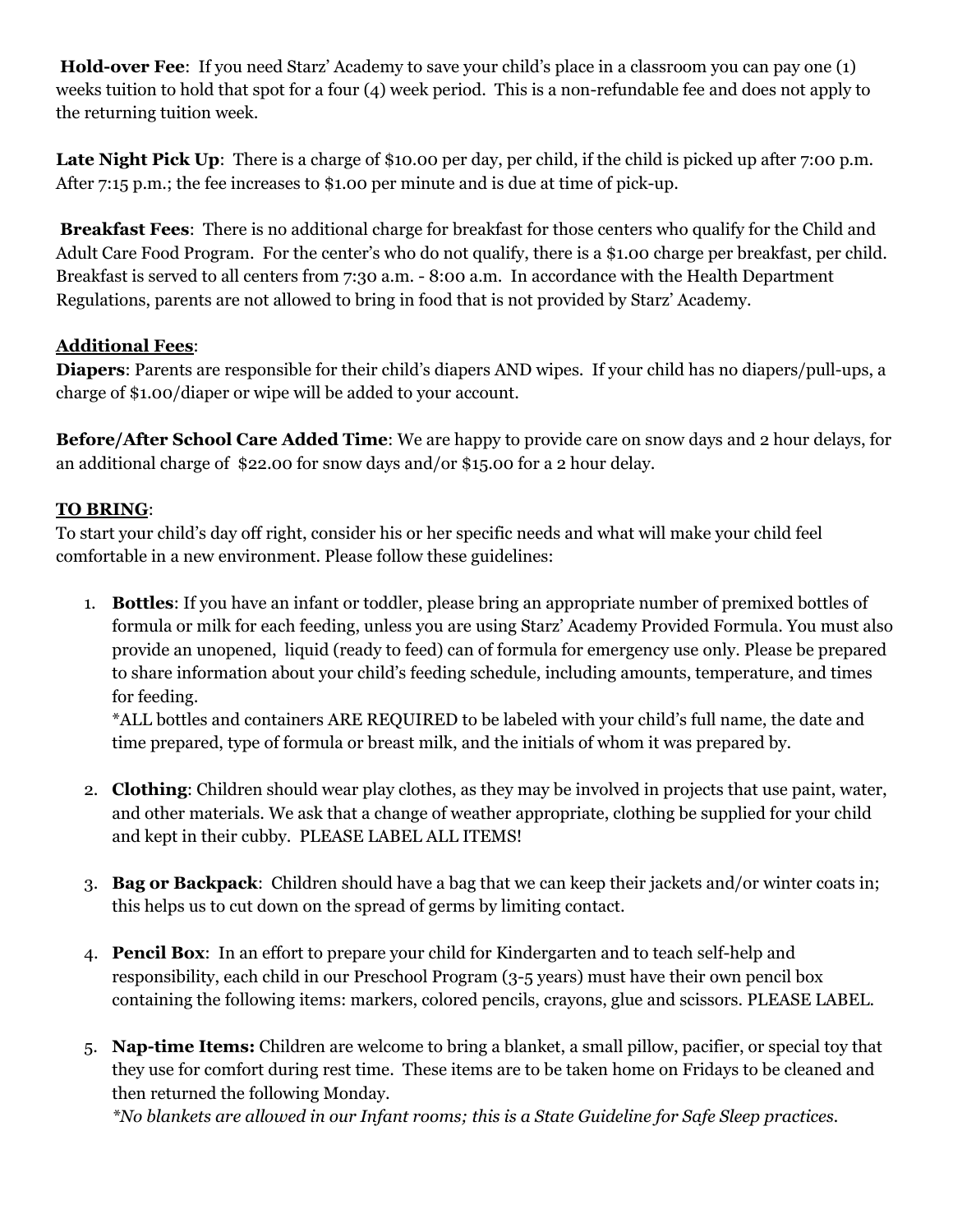6. **Diapers/Wipes**: Please bring an unopened package of disposable diapers and wipes, enough to last at least for the day, and check with center staff concerning the use of cloth diapers.

Toys from Home: The center has a wide variety of toys in each classroom; toys from home often cause conflict, and the center cannot be responsible for their safekeeping. Please keep in mind that centers do not *allow toys that may be dangerous or encourage fighting, such as weapons and action figures. Please check with staf concerning guidelines for bringing electronic equipment such as games, music players, and cell phones.*

#### **OUR STAFF**:

Staff members at Starz' Academy are our greatest asset. They are professionals who have expertise in caring for young children and supporting working parents. Our Teachers have associates or bachelors degrees or equivalent experience in early childhood education. Prior to joining Starz', all staff members go through an extensive interview process as well as background and reference checks. Once hired, all staff members are annually trained with special emphasis placed on safety and security, hygiene, health and sanitation, first aid, CPR, and life saving procedures.

**\* After Hours (Babysitting)**: It is a policy of Starz' Academy that staff may not care for enrolled children after business hours. When staff members become too familiar with students in an after school situation, it can affect the student-teacher relationship within the school.

#### **SAFETY & SECURITY**:

Providing a safe and secure child care environment is our priority; every effort is being made to keep your child safe, happy and healthy. Each center has a set of safety and security procedures and standards that we enforce. These include but are not limited to:

Secure lobby and classrooms. Each center is equipped with an electronic lock. Families must know the code to enter, while all visitors are greeted at the door to sign in and be assisted.

Visitor precautions include photo identification for all visitors, emergency contacts and authorized persons. A visitor listed as an authorized person to pick up a child will still be asked to provide photo identification if the school administration does not know him/her.

#### *\* In accordance with state law, we must have on file the names, addresses and telephone numbers of the individuals permitted to drop of and collect your child from school. If someone arrives to collect your child and we have not been introduced nor have their name on file, we CANNOT allow your child to leave with them.*

*\* Any changes to pick-up list must be done in person and in writing.*

Anyone picking up must be of sane mind and body. We will not release children to those who appear to be under the influence of drugs and/or alcohol.

Proper transportation must be provided. Car seats and boosters must be in compliance with Indiana State Law.

Emergency exit plans are posted in every room, in addition to regularly held safety drills. All classroom staff are trained in CPR, First Aid and Universal Precautions.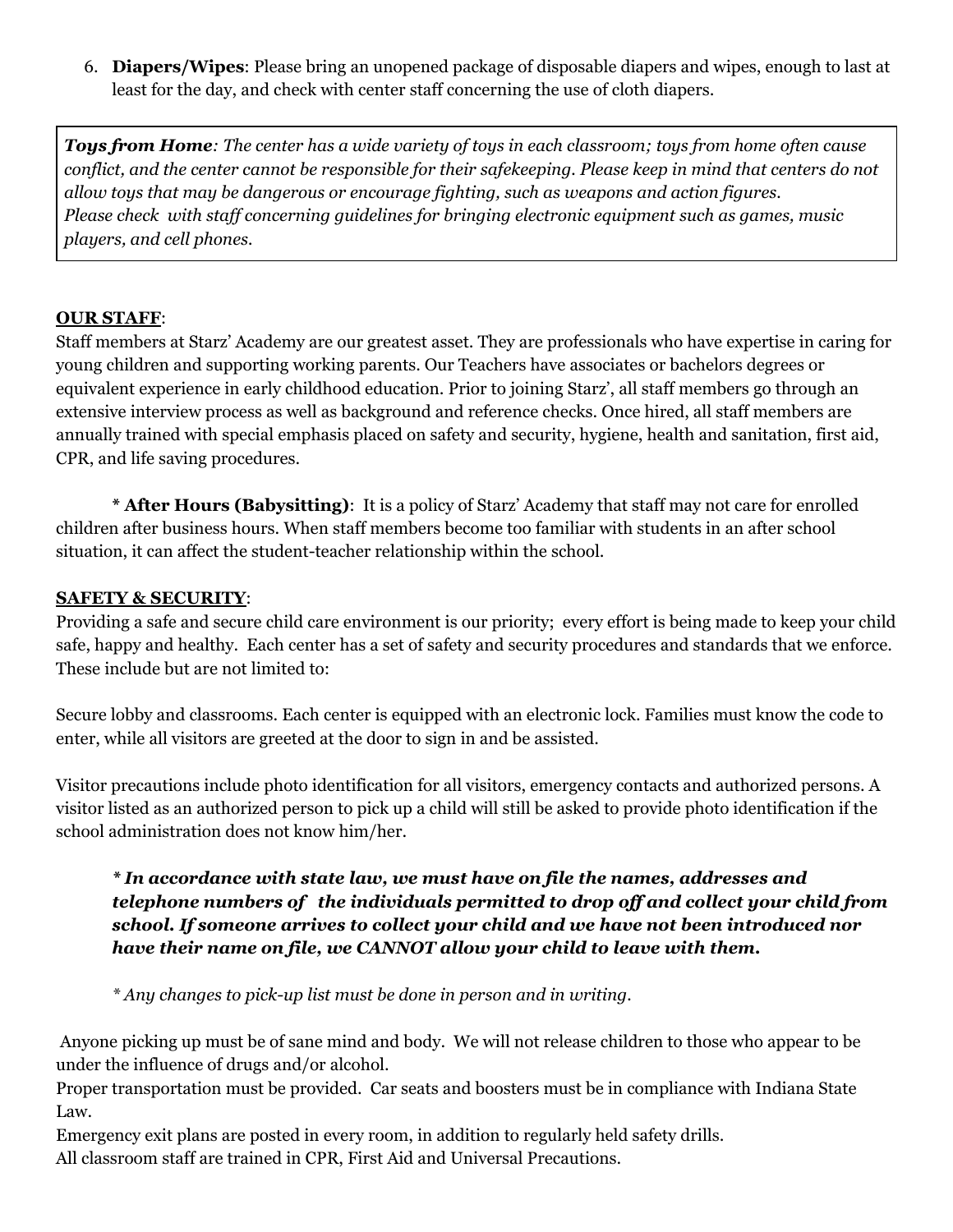Equipment safety precautions include the regular monitoring of equipment to ensure it is in working order. Children should not be left unattended in your parked car during drop-off and/or pick-up. In addition to this, when picking up and dropping off children must be accompanied by an adult at all times.

#### **HOLIDAYS, CLOSINGS, & VACATIONS:**

Starz' Academy is closed the following holidays:

\* The center may schedule early closings on special occasions with advance notice, including but not limited *to Christmas Eve and New Years Eve. Tuition will not be adjusted for scheduled closings.*

| New Years Day | <b>Memorial Day</b> | Independence Day |
|---------------|---------------------|------------------|
| Labor Day     | Thanksgiving Day    | Christmas Day    |

**Center Closings**: If Starz' Academy must close due to hazardous weather, or if conditions arise that make the building unsafe, Starz' Academy will take immediate action to provide for the safety of the children and staff. If the center must close, announcements will be made on television and radio stations. Parents may also be called. \* If the center does close due to weather conditions, tuition for the week will not be prorated.

**Vacations:** Depending upon your child's enrollment date, two weeks per calendar year is allotted for vacation days. Families must be enrolled for one month before using any vacation days, and your account must be current. *\* Summer Camp and/or preschool age children enrolled for summer care ONLY are not allotted vacation time.*

The vacation schedule runs as follows for the first year of enrollment:

| If your child enrolls: You are eligible for: |
|----------------------------------------------|
| 2 weeks vacation                             |
| 1 week vacation                              |
| October – December o weeks vacation          |
|                                              |

If a VACATION WEEK is used (Monday – Friday), your child's weekly tuition will be taken off your balance. If a single VACATION DAY is needed for absence and/or illness, the following credit will be offered:

| <b>Infant</b> : $$42/\$50$     | <b>Before &amp; After:</b> $$15/$17$ |
|--------------------------------|--------------------------------------|
| Toddler/Two's: $$37/$44$       | Before OR After: $$10/\$12$          |
| <b>Three-Five's: \$32/\$35</b> | Year-Round School Age: \$30/\$33     |

#### **LEAVE OF ABSENCE, PART-TIME SCHEDULES & WITHDRAWALS**:

**Leave of Absence**: If you were to go on a leave of absence, in order to guarantee and reserve a spot for your child, you may pay a *Hold-over Fee* of one (1) week full-time tuition. This payment will hold your spot for every 4 weeks time. There will be no allowances, credits, or refunds for occasional absences.

**Part Time Schedules**: Starz' Academy will try to be as flexible as possible for those families that are scheduled for fewer than 5 full-time days. If you find that you need to add a day to your schedule, we ask that you fill out a Flex-Day Form, which will allow an extra day, if enrollment permits. You will be billed separately for these days. When changing from full-time to part-time a written 2-week notice is required. If you plan to permanently add on to your schedule, please let the office know as soon as possible and we will do our best to accommodate your families needs.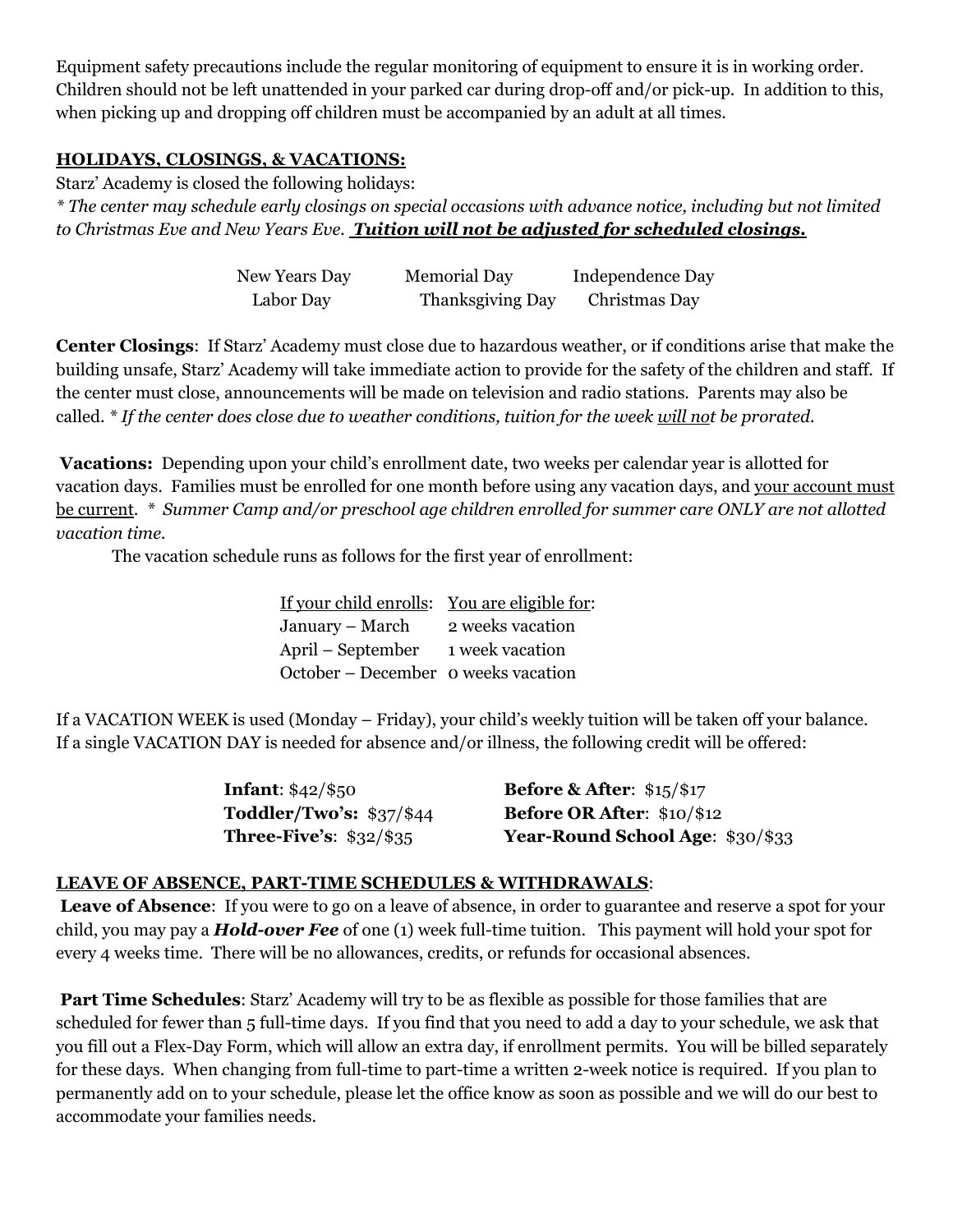**Withdrawal from Program**: Parents wishing to withdraw their child from Starz' Academy must complete a Withdrawal Form. Two (2) weeks prior to the termination date; parents are required to pay for those 2 weeks regardless of when the child leaves the center.

## **PROCEDURES:**

We are open from 6:00 a.m. – 7:00 p.m. Monday through Friday. Parents are welcome to visit the school any time the center is open for operation.

**Attendance** (including arrival and departure times) help to ensure that State Child & Staff Ratio Guidelines are met and Maintained. Please notify your center of any schedule changes or absences by 9:00 am.

**Daily Sign-In and Sign-out is your responsibility**. You are required to sign your child(ren) in and out daily, this is in accordance with state licensing requirements. Children are not allowed to sign themselves in or out. *\* All children must be escorted to their classrooms.*

## **SCHOOL COMMUNICATION**:

Every month a newsletter is posted notifying the families of various upcoming events, special days, activities, and topics of interest. These can typically be found on your center's monthly bulletin board, in addition to your child's classroom.

A Daily Schedule is posted on the Parent Bulletin Board in each classroom. This is to give parents an idea of your child's daily routine. For Young Preschool and under, a Daily Report is placed in your child's file. A Weekly Report will be provided for those in our Upper Preschool program. These forms include: favorite activities, feeding habits, behavior patterns, nap schedule, items needed and class teachers.

In order to assure your child a quality education, a Weekly Lesson Plan will be posted in each classroom. The curriculum is theme-based with developmentally appropriate activities to enrich your child's learning experience. To track your child's educational progress, we utilize multiple tools. Monthly assessment pages will supplement a progress report done twice yearly.

All accidents and incidents will be documented regarding your child. You will receive a report stating the incident and the treatment that was given. You may receive a courtesy call from the office staff if needed.

# **CLASSROOM PROGRAMS & PARTICIPATION:**

Starz' Academy is an academically-focused preschool, offering programs for children ranging in age from 6 weeks to 12 years. Our balanced curriculum offers a diverse learning environment that simultaneously stimulates your child's physical, emotional, social and intellectual growth. Our staff uses an individualized approach to provide each child with a strong foundation.

•**Show & Share**: Each week there is one (1) day that your child is allowed to bring something special from home to share with their class. Your child's item may follow the weekly theme; however please bring non-violent toys and only on your special day. Please label all items. Starz' Academy is not responsible for damaged, lost or stolen items.

**•Movie Day**: Each week children ages 3 through Pre-K are allowed one day to watch a movie that is "G" rated for up to 1 hour. Kindergarten and Summer Camp kids will be given a list of "PG" rated movies; please return with parent permission/specifications.

# **FOOD**:

Nutritious and State approved meals will be served daily as well as morning and afternoon snacks. A 4-week menu is posted in each class.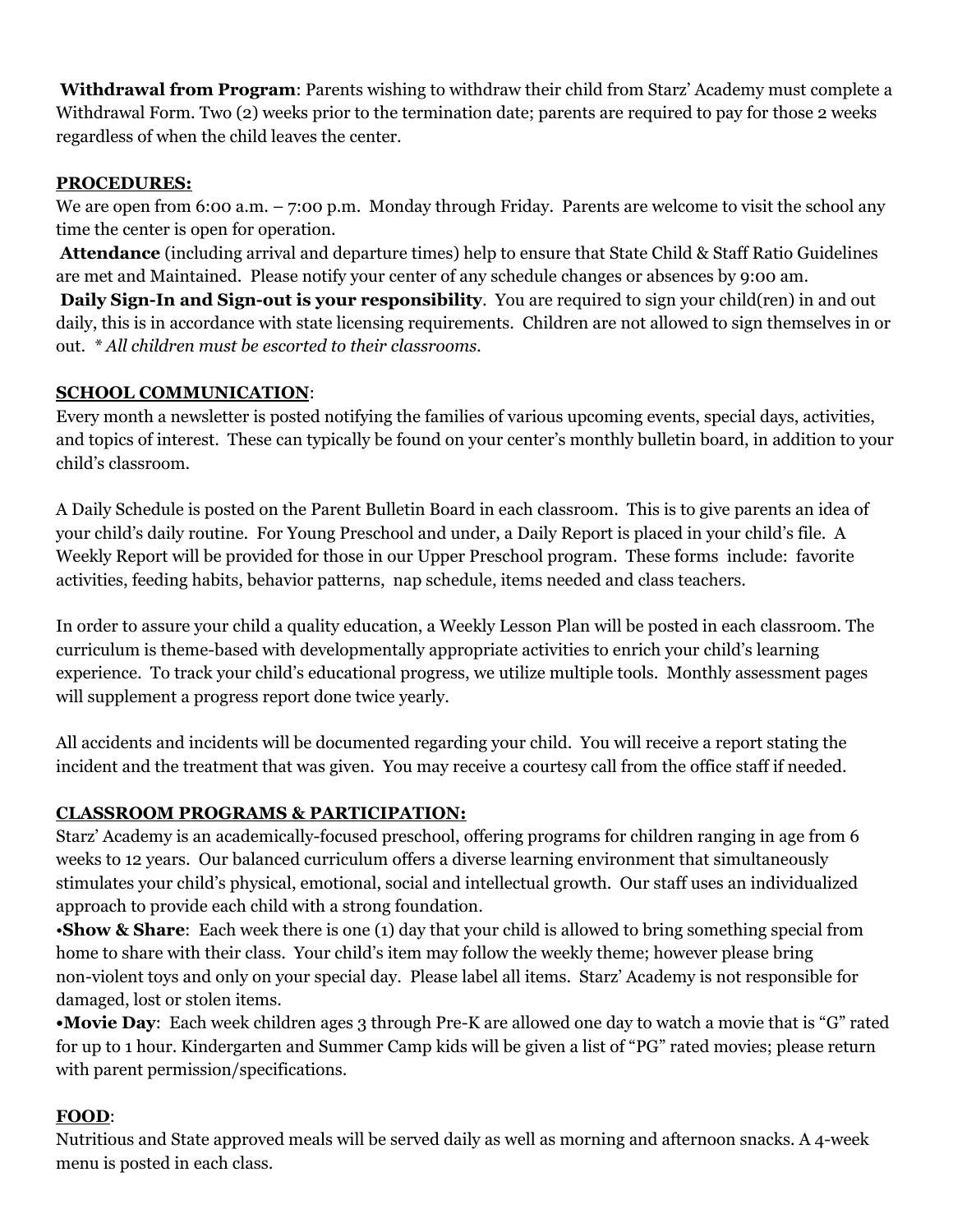Health Department Regulations state that we are NOT allowed to accept food items that are not provided by Starz' Academy. State law mandates that any food served to your child that is not included in our approved menu, must be accompanied by a doctor's note. This note must state what the specific allergy is and the plan for substitution.

*\* We are a peanut free facility.*

*\* Children 2 and under may not have chocolate items.*

\* Your child may bring a store bought treat to share with the entire class on his/her birthday. During *classroom parties, birthday parties, and/or special events your child may bring or donate a store bought item with the ingredient label attached.*

#### **MEDICATION**:

State law mandates that no medications shall be given without written permission from a physician. All over-the-counter medications, including diaper creams require a physician signature. The office has Medication Permission Forms available for parents to have filled out by their physician, or parents may have their physician fax permission to Starz' Academy. Approved prescription medications may be administered by the center if they are in the original container bearing the original pharmacy label.

*\* Please note: Diaper rash cream, lotion, sunscreen and bug repellent require written doctor authorization.*

#### **HEALTH**:

Starz' Academy shall make every effort to prevent and control the spread of communicable diseases and has established written health policies and precautions directed to this end.

Starz' Academy requires a physical examination of your child at the time of enrollment to ensure the health of your child and that they are able to participate in the daily program. *If your child is under 3 years, a yearly exam is required by Indiana State Health Department until the age of 3.*

Children should not be exposed to any *communicable disease* within 4 weeks prior to admission. Starz' Academy must notify all families of any significant occurrences or problems which may affect the child, including the exposure to communicable diseases.

**Children who are ill must NOT be brought to Starz' Academy**. Keep children home if they have experienced any of the following within the previous 24 hours: including but not limited to **Fever, Diarrhea, unknown rash, and/or Vomiting**.

*\* Please call the of ice by 9:00 a.m. to let us know when your child is ill.*

In the event that *your child becomes ill at school*, we will contact a parent. If a parent cannot be reached, a responsible member from the child's Pick-Up List will be contacted. Your child must be picked up if he/she vomits, has diarrhea and/or a fever of 101 degrees or more. **Pick up must be within one hour of notification.**

If your child is sent home for any reason, **they may not return until they are symptom free without the aide of medication for 24 hours after unless accompanied by a doctor's note stating the specific cause and treatment of care.**

\* *If a school-age child was sent home sick from school; they are not permitted to attend Starz'.*

If your child is believed to have an infectious disease, they will be isolated and a parent/guardian will be contacted to pick up. The isolation area will be sanitized as well as any area used by the ill child. A notice will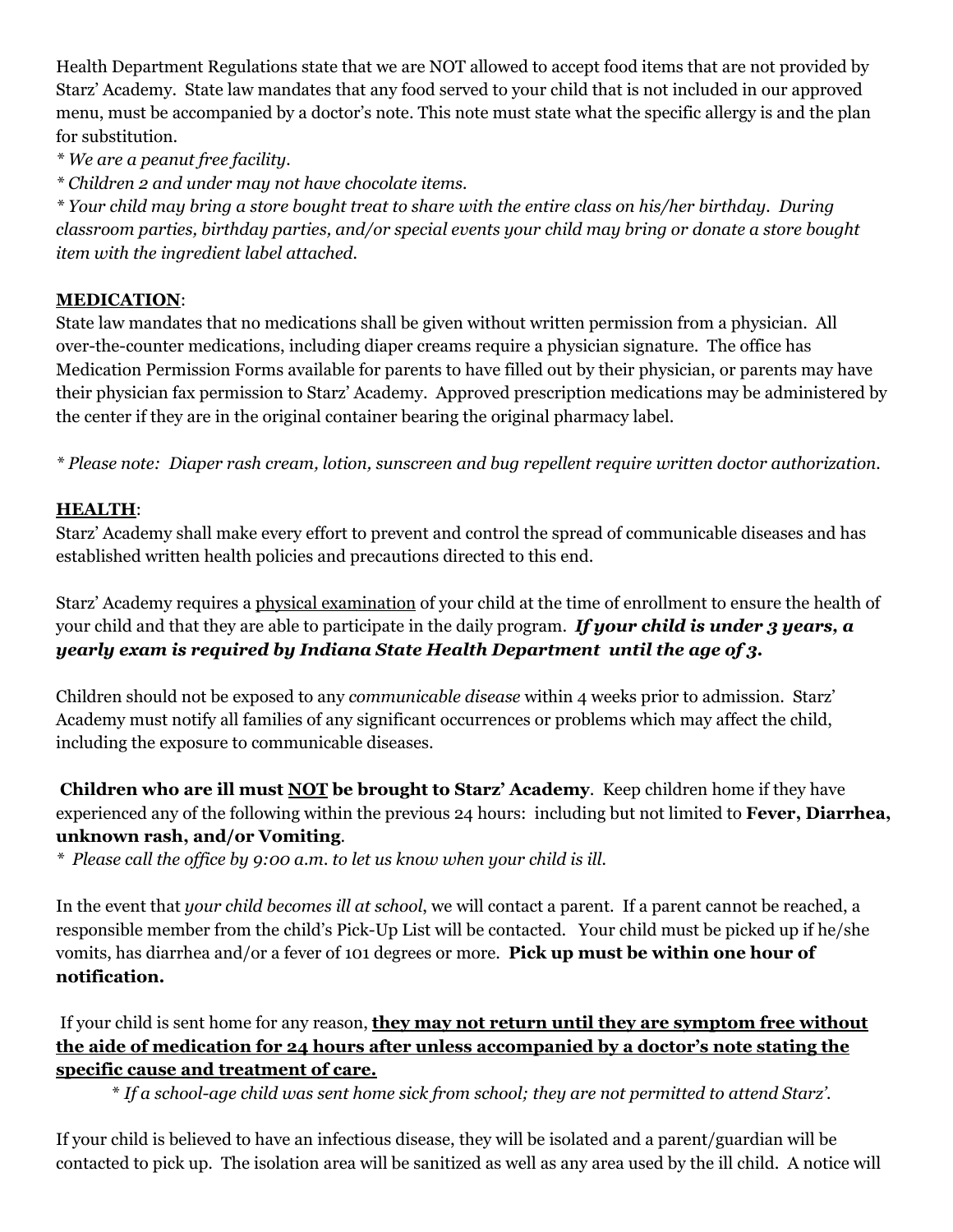#### be posted to notify all parents of the children and staff that have been exposed. **Children unable to participate in the full program, including outside play, need to be kept home.**

\* If your child is too sick to go outside and your doctor is willing to provide a doctor's note, the note should state a specific temperature (degree) in which the child your child is not allowed to participate in *outdoor activities.*

## **When any child or staff is known to have an infectious disease, they shall be excluded from attendance for such time as prescribed by the person's physician, center doctor or center** digression. If your child was SENT HOME SICK, please follow these guidelines...

## **Cold/ Flu** (24-72 hours)

Sore throat, stuffy or runny nose, sneezing, coughing, aches and/or fever. Contagious when: 24 hours before symptoms begin; until 5 days after the start of symptoms. Will be sent home in acute stage of illness. Must be symptom free for 24 hours, without the use of medication to return to center.

## **Diarrheal Diseases** (varies 6-14 hours)

Abnormally loose or frequent stools, vomiting and often a fever. Doctors should diagnose a specific disease Contagious throughout acute infection and as long as organisms are in stool. Will be sent home if there is more than 1 loose stool in a short time frame. May return when symptom free for 24 hours and/or with a doctors note.

## **Head Lice** (varies)

Severe itching; small lice eggs 'nits' or lice in hair. Contagious as long as live lice or eggs remain. Will be sent home for any eggs or lice in hair. May return when nit free. Student will be checked upon return to school. **Pink Eye** (varies, bacterial or viral)

Tearing, swollen eyelids, redness of eyes, discharge of eye. Contagious during active symptoms and while drainage persists. Will be sent home for any signs/ symptoms. May return when released by doctors note.

## **Strep Throat/ Scarlet Fever** (1-3 Days)

Red, painful throat, stomach ache, even vomiting. May develop rash. Contagious 2 days before symptoms; until on antibiotic prescription for 24-28 hours. Will be sent home for any signs/ symptoms. May return when on antibiotics along with a doctor's note and no fever for 24 hours.

## **Ringworm** (varies, 4-10 days)

Red scaling, itching, circular lesions. Contagious as long as lesions/ infection is active. Will be sent home for any signs or symptoms. To return, must be on medication & lesions covered.

## **Chicken Pox** (1-2 weeks)

Begins with a fever, followed by small, itchy blisters all over the body. Contagious 1-2 days before blisters appear and until all blisters have crusted over. Will be sent home for any signs or symptoms. Isolation for 1 week after blisters appear. May return to school when all blisters have crusted (usually 7 days).

## **Hand, Foot & Mouth** [Coxsackie Virus](Up to 6 days)

Small blisters with reddened base primarily on hands, feet, mouth, tongue, buttocks or throat. Contagious during acute stage of illness. Will be sent home for any signs or symptoms. May return with a doctors note. **RSV** Respiratory Syncytial Virus (1-10 days)

Fever, runny nose, cough and sometimes wheezing. Contagious just prior to symptoms and when feverish. Will be sent home for any signs or symptoms. May return to school when fever free for 24 hours without medication and can tolerate normal activities.

## **MEDIA:**

Starz' Academy is proud to share news about our students, centers programs, and other events while protecting learning time and being sensitive to our student's privacy. Therefore, we give all parents or legal guardians the opportunity to request that their child NOT be included in any media/internet coverage throughout his/ her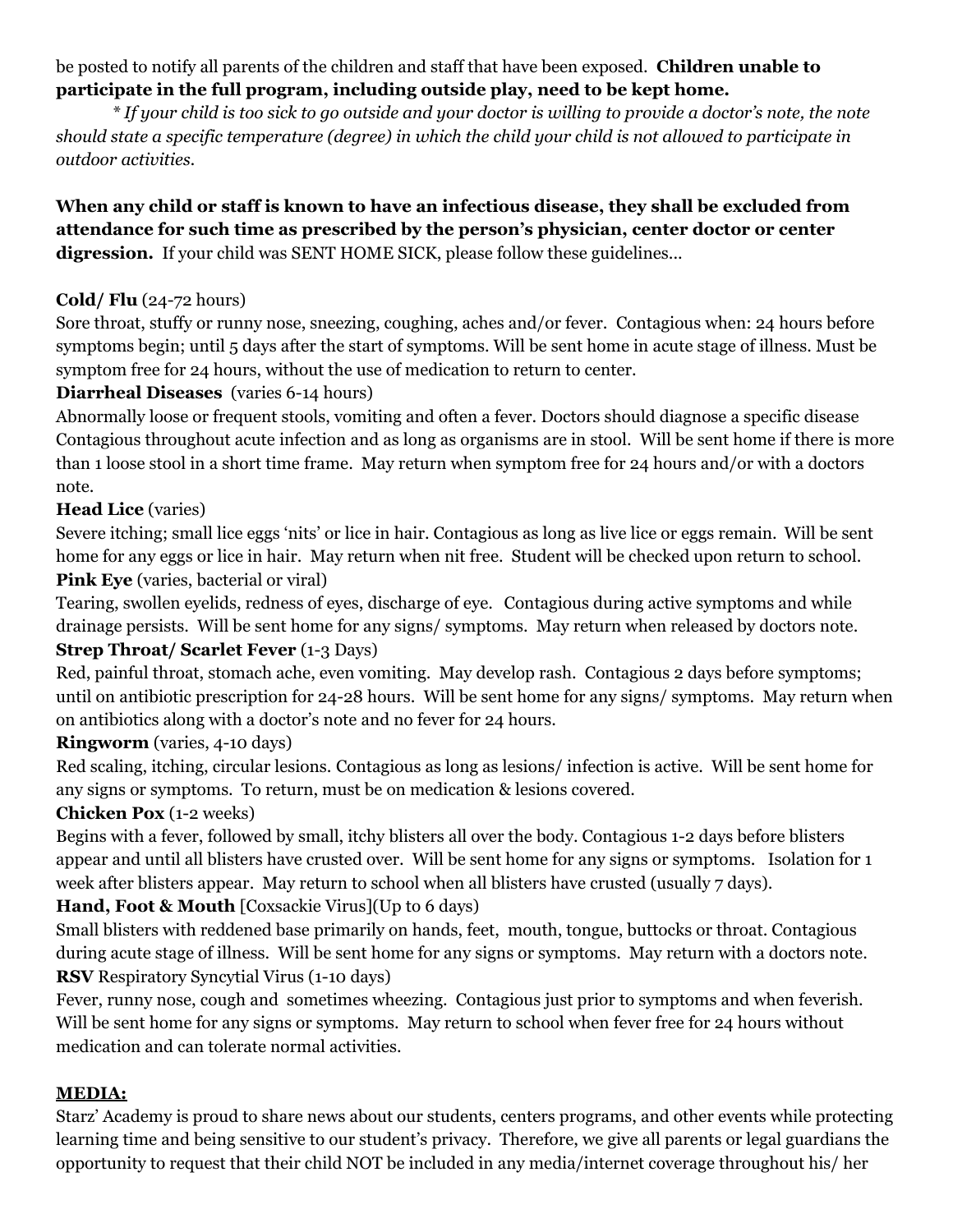enrollment. Possible coverage includes child's photo, writing and/or quotations to be used in news paper, television, radio or internet sources, to share news about our centers and programs. *Please see our Enrollment Packet for signature authorization*.

## **TRANSPORTATION GUIDELINES:**

Maintaining a safe experience during busing to and from Starz' Academy is mandatory. The following transportation guidelines address some of the more important guidelines that children need to follow while being transported by Starz' Academy. If you should have any questions, please contact your Director. 1. Students must obey the instructions and directions of school bus drivers and Starz' Academy staff at all times.

2. Be courteous; no profane or vulgar language or gestures.

3. Remain seated in the assigned seat; facing the front of the bus.

Remain out of the aisle. The walkway between the seats and the emergency exit should remain clear.

4. Talk quietly and refrain from yelling and/or screaming.

This is especially important when approaching railroad tracks.

5. No eating or drinking on the bus.

6. Keep the bus clean.

7. Do not destruct Starz' Academy property.

8. Throwing things on, off or at the bus is not permitted.

9. Fighting, rough-housing and/or horse-play is not allowed.

10. Objects that may be dangerous to the safety of any passengers will not be allowed on the bus.

11. Students are to board the bus immediately after dismissal and are to remain on the bus until they arrive at the designated center and are instructed by driver to leave the bus.

If the above rules are broken we will take the following steps:

**1st offense**: Parent Consult.

**2nd offense**: Student & parent meeting with Bus Driver and Office Staff.

**3rd offense**: 1 day bus suspension.

**4th offense**: 3 day bus suspension.

**5th offense**: Bus privileges will be revoked.

\*This policy takes the age of the children into consideration when dealing with discipline issues. Each situation is unique (like the child) and will be handled at the discretion of the Starz' Academy administration. Depending on the severity of the offense, steps will be expedited to keep everyone safe.

# **Discipline, Suspension and Expulsion:**

We believe that a child in a purposeful, engaging environment of love, trust, and respect will gain self-discipline and the desire to learn and succeed in a positive way. Our centers represent and support culturally diverse environments that allow teachers to focus on each child's sense of self, self-regulation, and conflict resolution. Our teachers continually receive training and support in distinguishing concerning behaviors from developmentally appropriate behaviors. We do not use exclusion unless there is a serious safety threat. We do not use corporal punishment at any time. We do not administer suspension and expulsion in a biased or discriminatory manner.

We believe that discipline is a necessary component of learning. In order to assure your child a quality education, it is important to have a written policy includes the following: Every child is expected to...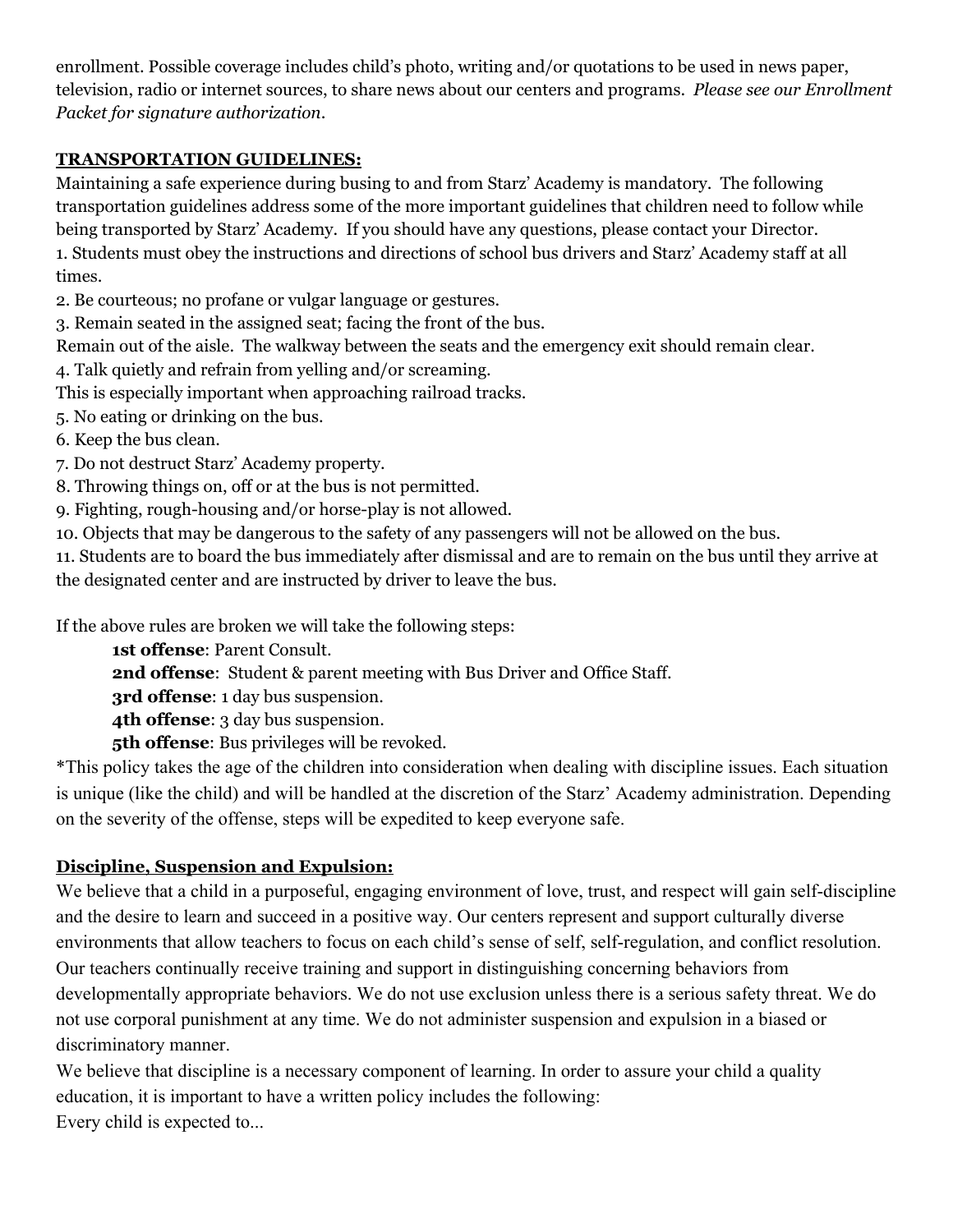- 1. Be polite and use good manners
- 2. Consistently follow directions.
- 3. Handle school property and materials with care.
- 4. Respect the property and rights of other children and staff.
- 5. Control verbal & physical aggression towards others.

Toddlers will occasionally go through periods of biting behavior. This can be attributed to several normal developmental processes. While we strive to keep all children safe and secure, toddler biting is expected. We will employ redirection, natural and logical consequences, how to help the child express their emotions age appropriately and reassess classroom environment. Depending on the severity of the offense, steps will be expedited to keep everyone safe. For extreme situations, according to Administration, expulsion may be necessary.

Any form of *intentional physical violence or verbal aggression*, whether it is initiated or it is in retaliation, is not permitted. This includes, but is not limited to swearing, hitting, biting, spitting, choking, kicking, and pushing. In instances where aggression is provoked, we ask the child to verbally express their displeasure, walk away from the situation, and ask for intervention from the teacher.

Generally, a teacher will take the child aside and speak to him/her about their behavior. They may be asked to choose a different activity for a while until material can be used with more care. Another option for children ages 3 and over may be a 'Calm down space' where the child will take a few moments to 'cool off' while being separated from the group. If the 'Calm down space' does not seem to be effective, the child may be brought to the office for further discussion about the child's behavior.

*Repetitive negative behavior* or a serious behavioral offense may be cause for a parent/teacher conference. Behavior, which continues after these measures, is cause for concern. Serious cases of discipline problems will be documented and reported to parents and may be cause for termination of care. Starz' Academy takes the age of the child into consideration when dealing with discipline issues. Each situation is unique and will be handled at the discretion of the office staff.

*Attendance at Starz' Academy is a privilege* and repeated failure to follow rules and policies as established for the safety of all our children and personnel will result in dismissal and termination of care. Also, if after a reasonable period of time, it is found that a child is unable to adjust to the center, the center reserves the right to request withdrawal of that child. The decision is left to the discretion of the Administrators.

- \* Starz' Academy Administration may implement a Behavior Plan if necessary.
- \* If your school age child has been suspended from school, he/she is not permitted to attend Starz' Academy.

## **ACKNOWLEDGEMENTS**: (As documented in your Enrollment Packet)

Starz' Academy will accept enrollment of your child into the facility, only if we agree to observe the following (If for any reason your child is not accepted into our program, Starz' Academy will provide you a written reason for refusal to admit your child.):

• I understand that Starz' Academy will not assume responsibility for any child who has not signed in. Please make the caregiver aware of your arrival and departure. Children must be signed in/out by name and time daily.

• I understand that I must submit a physical and immunization record, signed by a physician, for my child.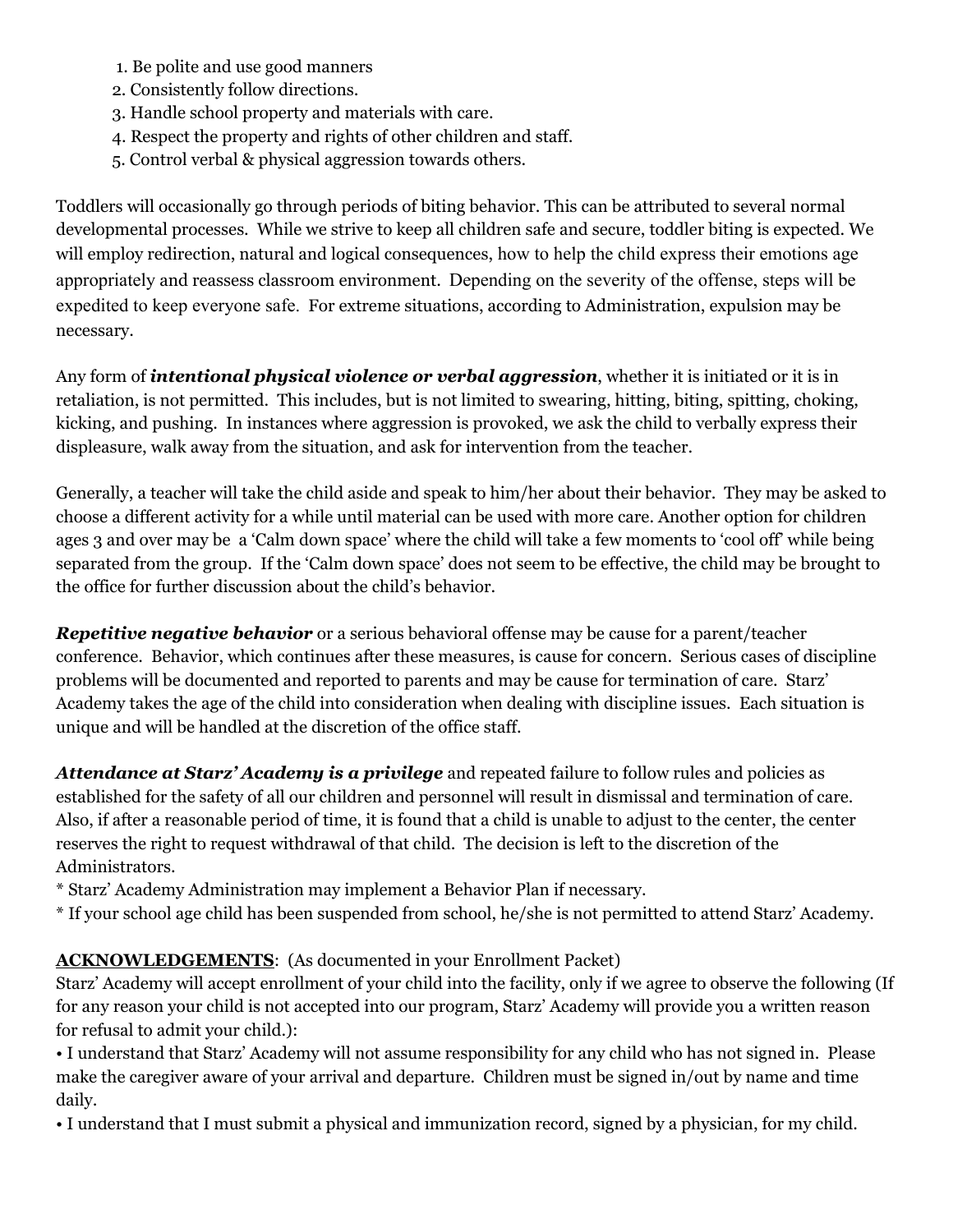#### \**Infants also need a feeding plan and medication order completed by physician.*

• Food Program paperwork must be completed and returned to the office upon enrollment. (Center Specific)

• I understand that parent conferences will be scheduled when necessary to discuss development progress and/or behavioral status. Caregivers shall have periodic interviews with the parents to assure consistency and mutual awareness of progress and development. We will inform the parent of any important information regarding their child on the day of occurrence.

• Field Trips are an integral part of Starz' Academy's curriculum. Starz' Academy will never remove your child from the premises without proper notification. Permission slips will be sent home detailing the educational objective, date, time, mode of transportation and any special attire that may be required. It is your responsibility to sign and return the consent form. If the form is not returned by the morning of the trip, the child will not be permitted to participate.

• Starz' Academy is required to reach a specific adult/child ratio before any group is permitted to leave the center. Volunteering for field trips is a great way to get involved in your child's developmental process, and we strongly urge parent participation in this area.

• I understand that, although Starz' Academy will do everything reasonable to ensure that no harm comes to my/our child while in their care, situations sometimes arise that are outside of the school's control. I hereby release and hold harmless Starz' Academy and any of its employees from any and all harm arising to my child caused by my child's failure or refusal to abide by a reasonable instruction of the school, actions of individuals acting contrary to the schools policies, or by individuals not connected to, related to or under the control of the school. I also indemnify and hold Starz' Academy harmless for any damage, injury, or loss to the person or property of others caused by my child.

• Starz' Academy and its employees are required by law to report any and all suspected cases of child abuse and/or neglect to the appropriate agency.

• Starz' Academy keeps records for each child in order to ensure compliance with State Licensing and Government requirements. These records are company property and therefore access is restricted.

*Starz' Academy is committed to providing academically focused childcare for your family. If you have any questions or concerns regarding your child's care, please bring them to a member of our staf . We are always willing to give you our time and a listening ear. Thank you for allowing us the pleasure of educating and caring for your little one!*

*~Starz' Academy Staf*